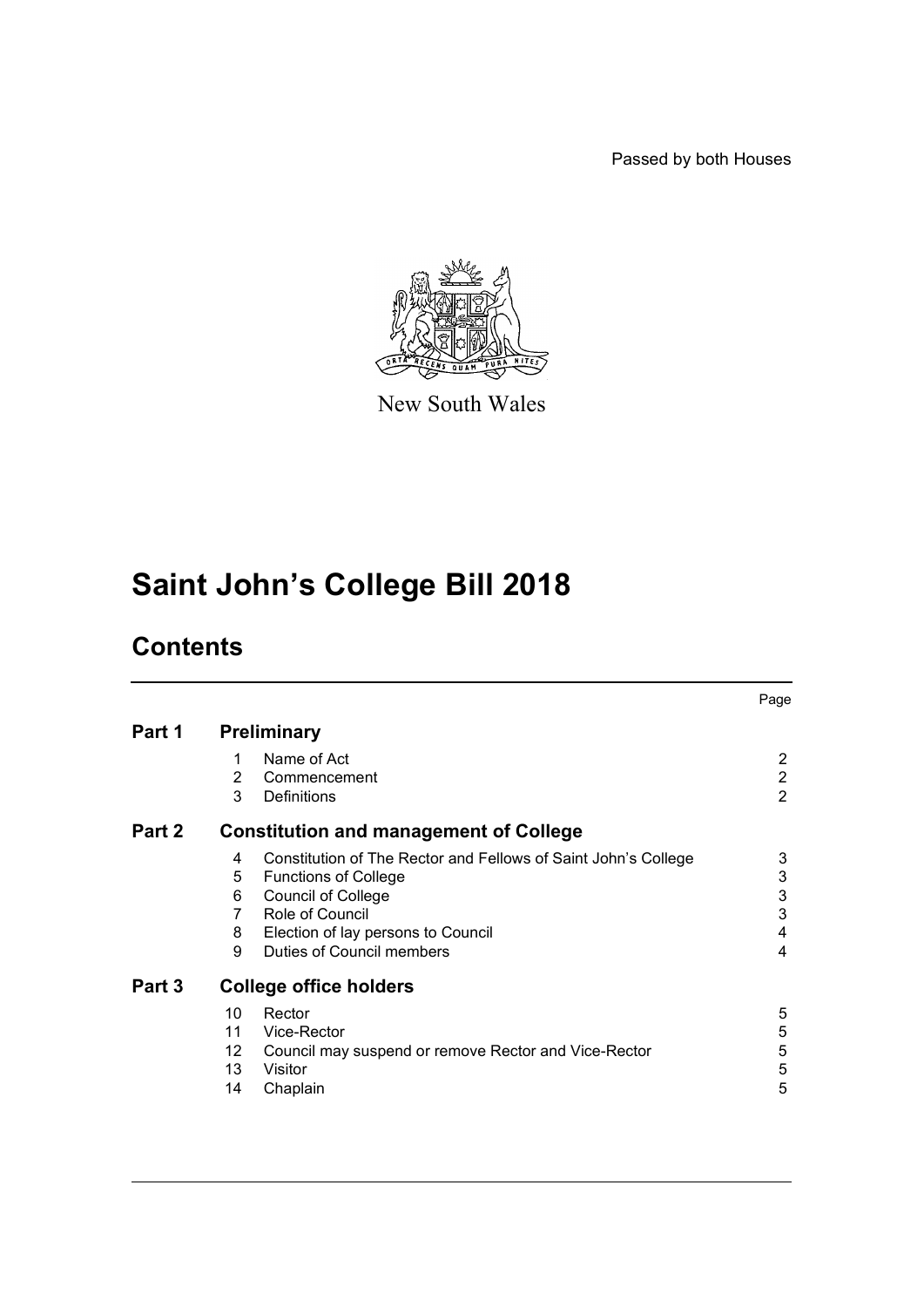**[Part 4 Miscellaneous](#page-8-0)**

### Page

| 15                                       | Eligibility for residency on College premises       |    |
|------------------------------------------|-----------------------------------------------------|----|
| Dealings with Crown land<br>16           |                                                     |    |
| Protection from personal liability<br>17 |                                                     |    |
| Bv-laws<br>18                            |                                                     |    |
| 19                                       | Repeal of Saint John's College Act 1857 and by-laws |    |
| <b>Schedule 1</b>                        | <b>Members and procedure of Council</b>             |    |
| <b>Schedule 2</b>                        | Savings, transitional and other provisions          | 12 |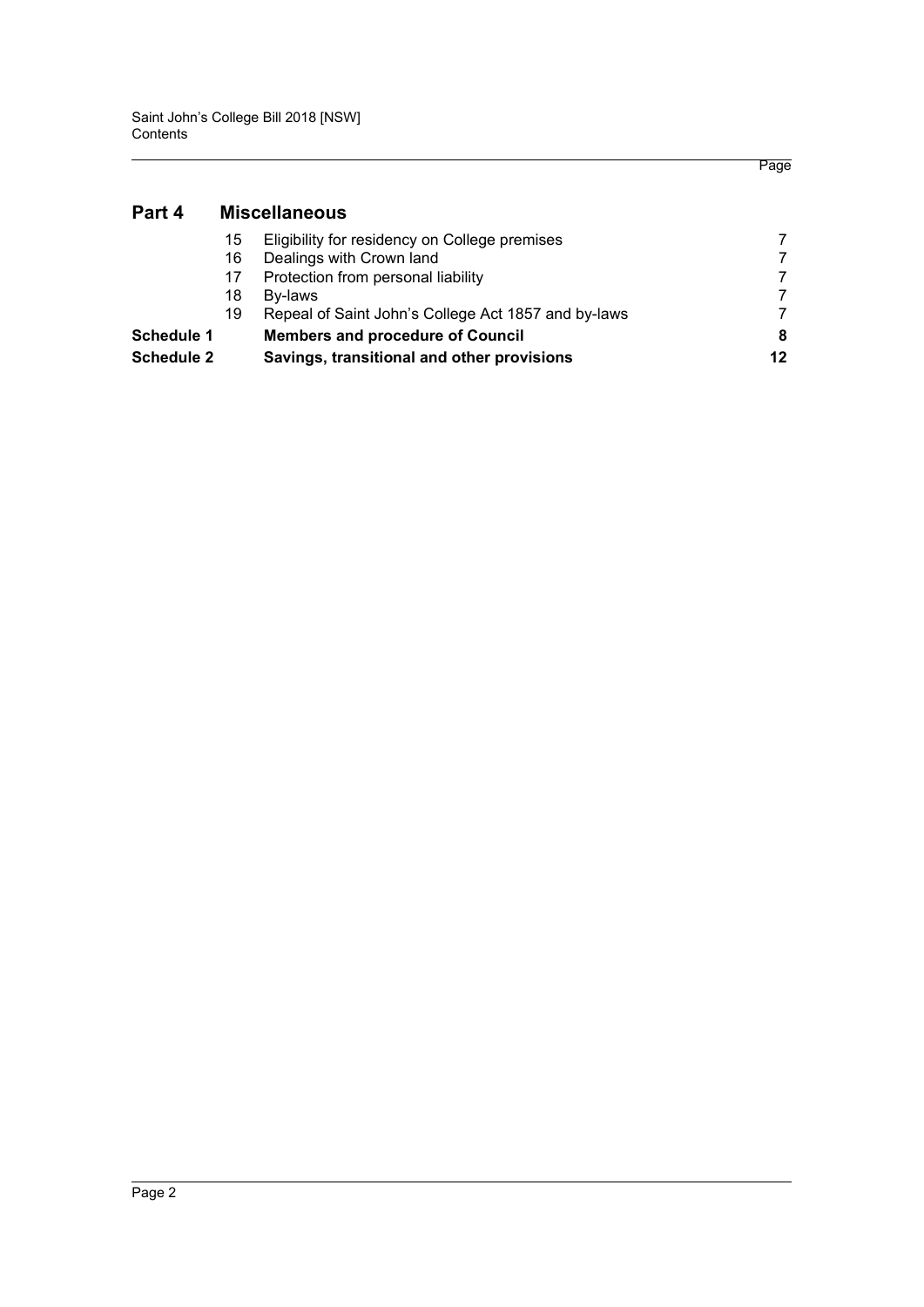*I certify that this public bill, which originated in the Legislative Assembly, has finally passed the Legislative Council and the Legislative Assembly of New South Wales.*

> *Clerk of the Legislative Assembly. Legislative Assembly, Sydney, , 2018*



New South Wales

## **Saint John's College Bill 2018**

Act No , 2018

An Act to constitute The Rector and Fellows of Saint John's College as a corporation; to repeal the *Saint John's College Act 1857*; and for other purposes.

*I have examined this bill and find it to correspond in all respects with the bill as finally passed by both Houses.*

*Assistant Speaker of the Legislative Assembly.*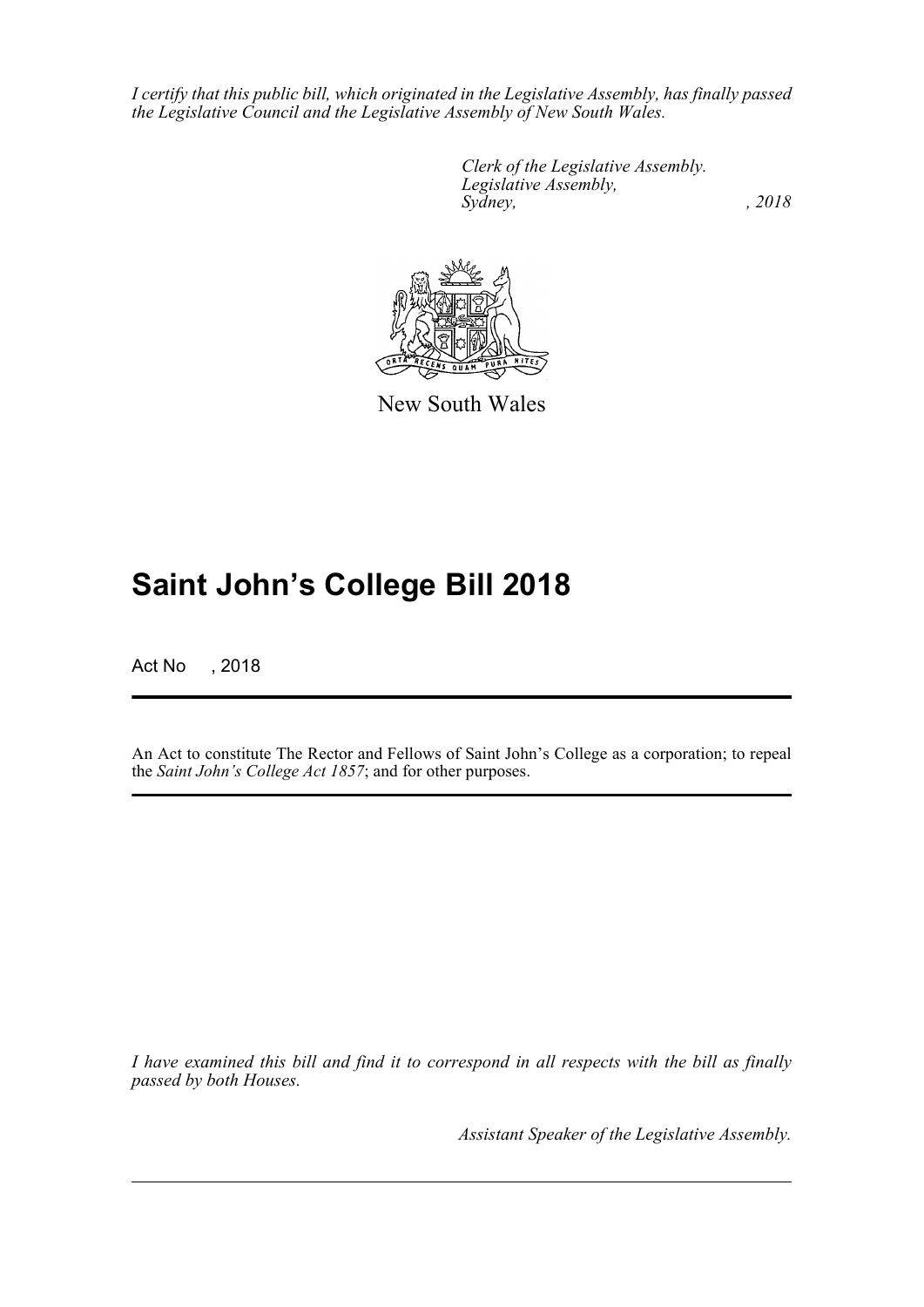**The Legislature of New South Wales enacts:**

## <span id="page-3-1"></span><span id="page-3-0"></span>**Part 1 Preliminary**

#### **1 Name of Act**

This Act is the *Saint John's College Act 2018*.

#### <span id="page-3-2"></span>**2 Commencement**

This Act commences on a day or days to be appointed by proclamation.

#### <span id="page-3-3"></span>**3 Definitions**

(1) In this Act:

*Archbishop* means the Roman Catholic Archbishop of Sydney.

*by-laws* means by-laws made under this Act.

*clerical member*—see section 6 (3).

*College* means the corporation constituted by this Act.

*Council* means the Council of the College established under this Act.

*former Act* means the *Saint John's College Act 1857.*

*function* includes a power, authority or duty, and *exercise* a function includes perform a duty.

*lay member*—see section 6 (4).

*lay person* means a person who is not a Roman Catholic priest or member of a Roman Catholic order.

*member* means a member of the Council.

*member of a Roman Catholic order* means a member of an Institute of Consecrated Life within the Roman Catholic Church.

*Rector* means the person appointed as Rector of the College under section 10.

*University* means the University of Sydney.

*Vice-Chancellor* means the Vice-Chancellor of the University.

*Vice-Rector* means the person appointed as Vice-Rector of the College under section 11.

*Visitor*—see section 13.

**Note.** The *Interpretation Act 1987* contains definitions and other provisions that affect the interpretation and application of this Act.

- (2) A reference in this Act to a student residing on the premises of the College includes a reference to a person who is enrolled as a non-residential student of the College.
- (3) Notes included in this Act do not form part of this Act.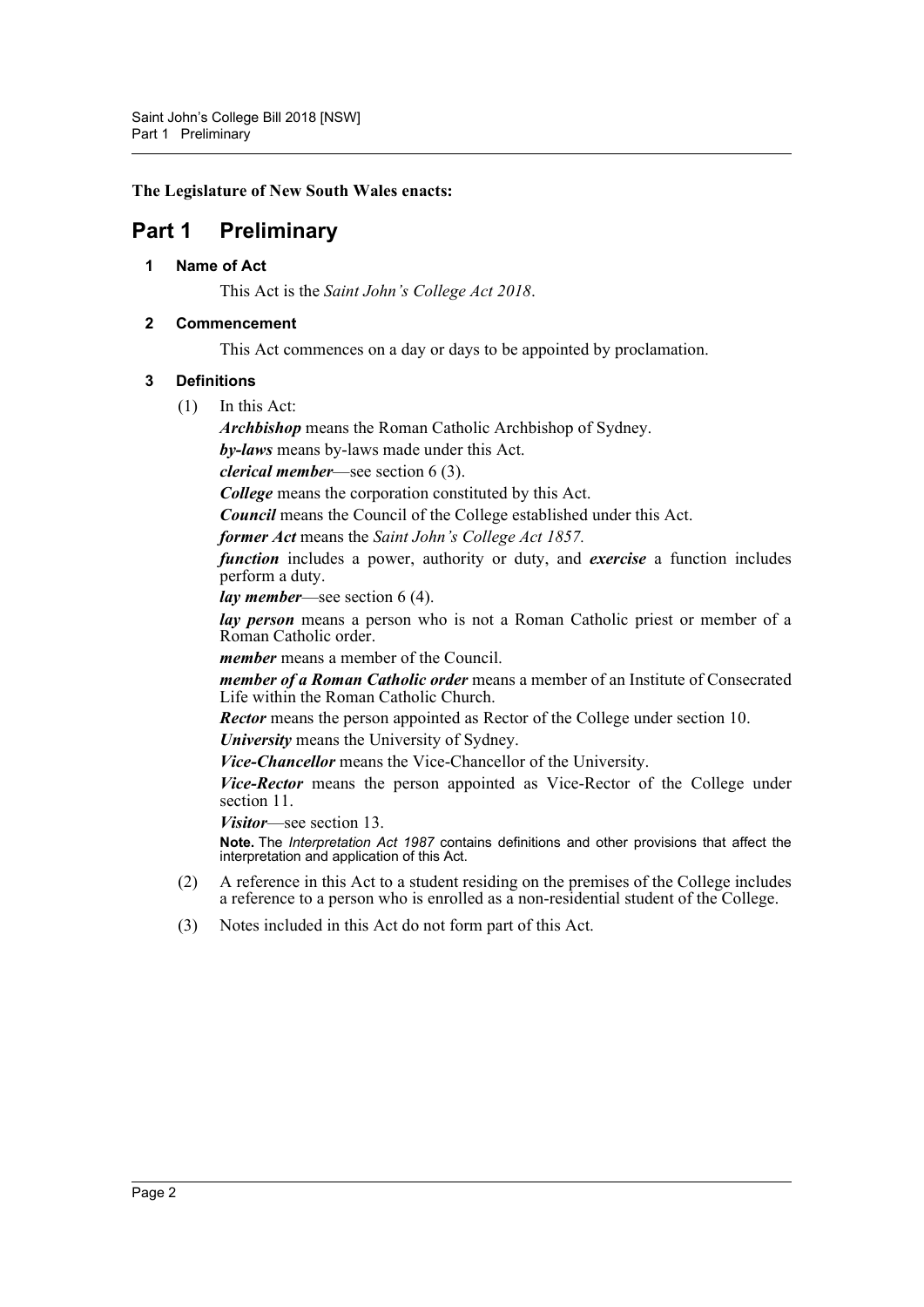## <span id="page-4-1"></span><span id="page-4-0"></span>**Part 2 Constitution and management of College**

#### **4 Constitution of The Rector and Fellows of Saint John's College**

- (1) There is constituted by this Act a corporation with the corporate name of "The Rector and Fellows of Saint John's College".
- (2) The College is a Roman Catholic residential college within the University and may also be known as the College of Saint John the Evangelist.
- (3) The College is a continuation of, and the same legal entity as, the corporation constituted by the former Act.

#### <span id="page-4-2"></span>**5 Functions of College**

The College has the following functions:

- (a) to provide accommodation, education and religious instruction to students,
- (b) any other functions conferred or imposed on it by or under this or any other Act.

**Note.** See, for example, section 50 of the *Interpretation Act 1987*.

#### <span id="page-4-3"></span>**6 Council of College**

- (1) There is to be a Council of the College.
- (2) The Council consists of the following members:
	- (a) the Rector,
	- (b) 3 persons appointed by the Archbishop, each of whom must be a Roman Catholic priest or member of a Roman Catholic order,
	- (c) 4 lay persons elected under section 8,
	- (d) 1 lay person appointed by the Vice-Chancellor,
	- (e) 4 lay persons appointed by the Council.
- (3) The persons appointed as members by the Archbishop are *clerical members*.
- (4) The persons who are otherwise appointed or elected as members (other than the Rector) are *lay members*.
- (5) Each person appointed to the Council must have expertise and experience relevant to the Council's functions and an appreciation of the objects, values, functions and activities of the College.
- (6) The Council is to have regard to gender diversity in appointing persons under subsection  $(1)$  (e).
- <span id="page-4-4"></span>**7 Role of Council**
	- (1) All decisions relating to the functions of the College are to be made by or under the authority of the Council.
	- (2) Any act, matter or thing done in the name of, or on behalf of, the College by or under the authority of the Council is taken to have been done by the College.
	- (3) The Council has the following functions:
		- (a) to develop and implement policies and strategic plans for the administration of the College,
		- (b) to develop and implement the College's educational and pastoral philosophy,
		- (c) to manage the College's financial resources,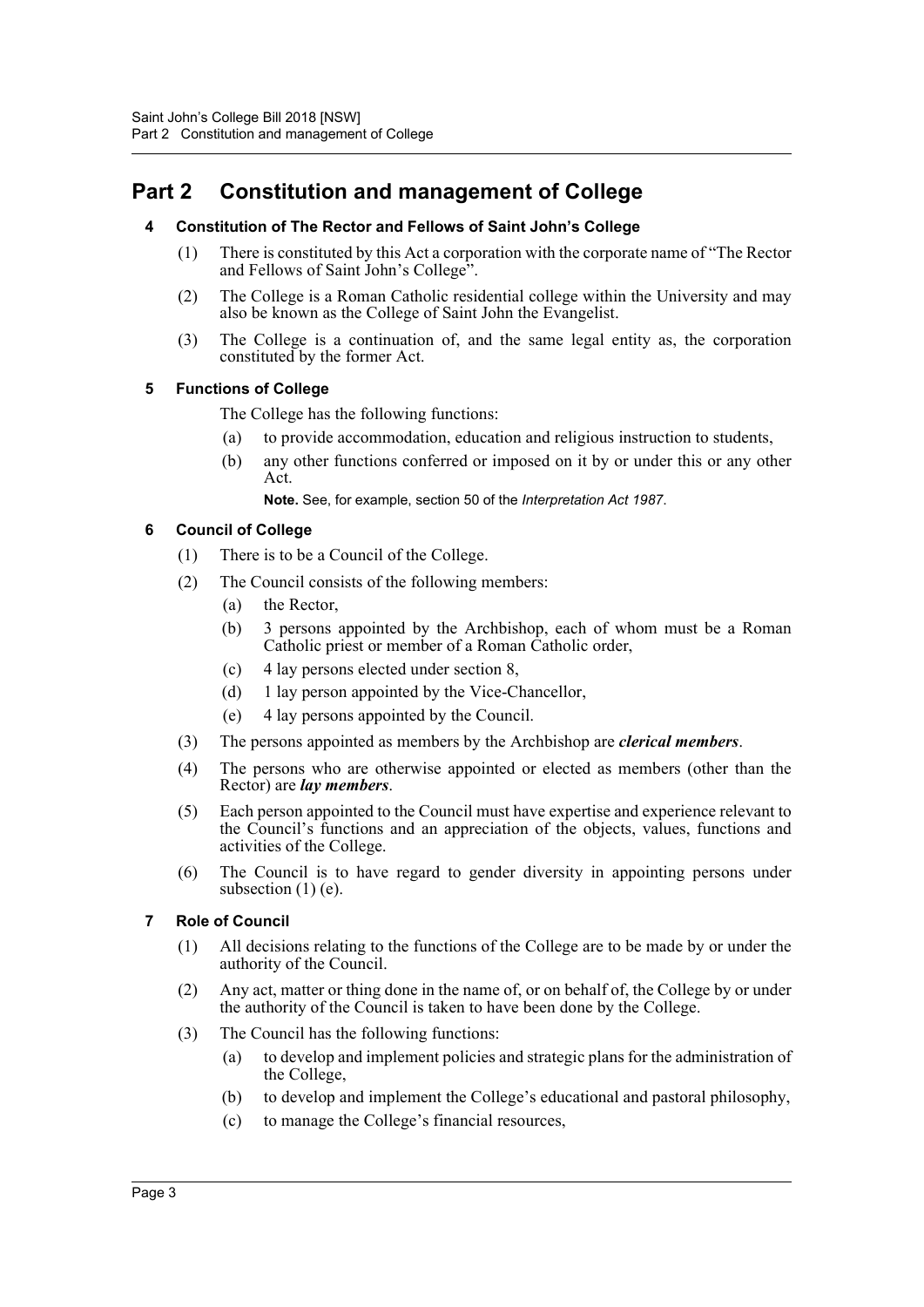- (d) to oversee the performance of the College as a whole,
- (e) to monitor the performance of the Rector and the Vice-Rector,
- (f) any other functions conferred or imposed on it by or under this or any other Act or law.
- (4) The Council may, subject to any by-laws, establish committees to assist it in connection with the exercise of any of its functions.

#### <span id="page-5-0"></span>**8 Election of lay persons to Council**

(1) The election of 4 lay persons as members of the Council is to be held in accordance with any by-laws (or, if there are no by-laws relating to the election in force, in accordance with any procedures determined by the Council). **Note.** Clause 2 of Schedule 1 provides that 2 of the lay persons first elected to the Council will

serve only 2 year terms, rather than the usual term of 4 years. As a result, an election will be held every 2 years to fill 2 vacancies.

- (2) The following persons only are eligible to vote in an election under this section:
	- (a) a person who is a member or former member of the Council,
	- (b) a person who was a member of the Council constituted under the former Act,
	- (c) a person who is a graduate of the University and who has resided on the premises of the College for at least 1 academic year.
- (3) The Council is to maintain, in accordance with any by-laws, a roll containing the name and address of each person eligible to vote in an election under this section.

#### <span id="page-5-1"></span>**9 Duties of Council members**

In exercising the member's functions, a member must:

- (a) act in the best interests of the College as a whole, and
- (b) act honestly, in good faith and for a proper purpose, and
- (c) exercise a reasonable degree of care and diligence, and
- (d) not make improper use of the member's position to gain an advantage for the member or another person, and
- (e) disclose any interest (whether pecuniary or otherwise) that would conflict with the proper exercise of the member's functions and avoid exercising any function that could involve such a conflict of interest.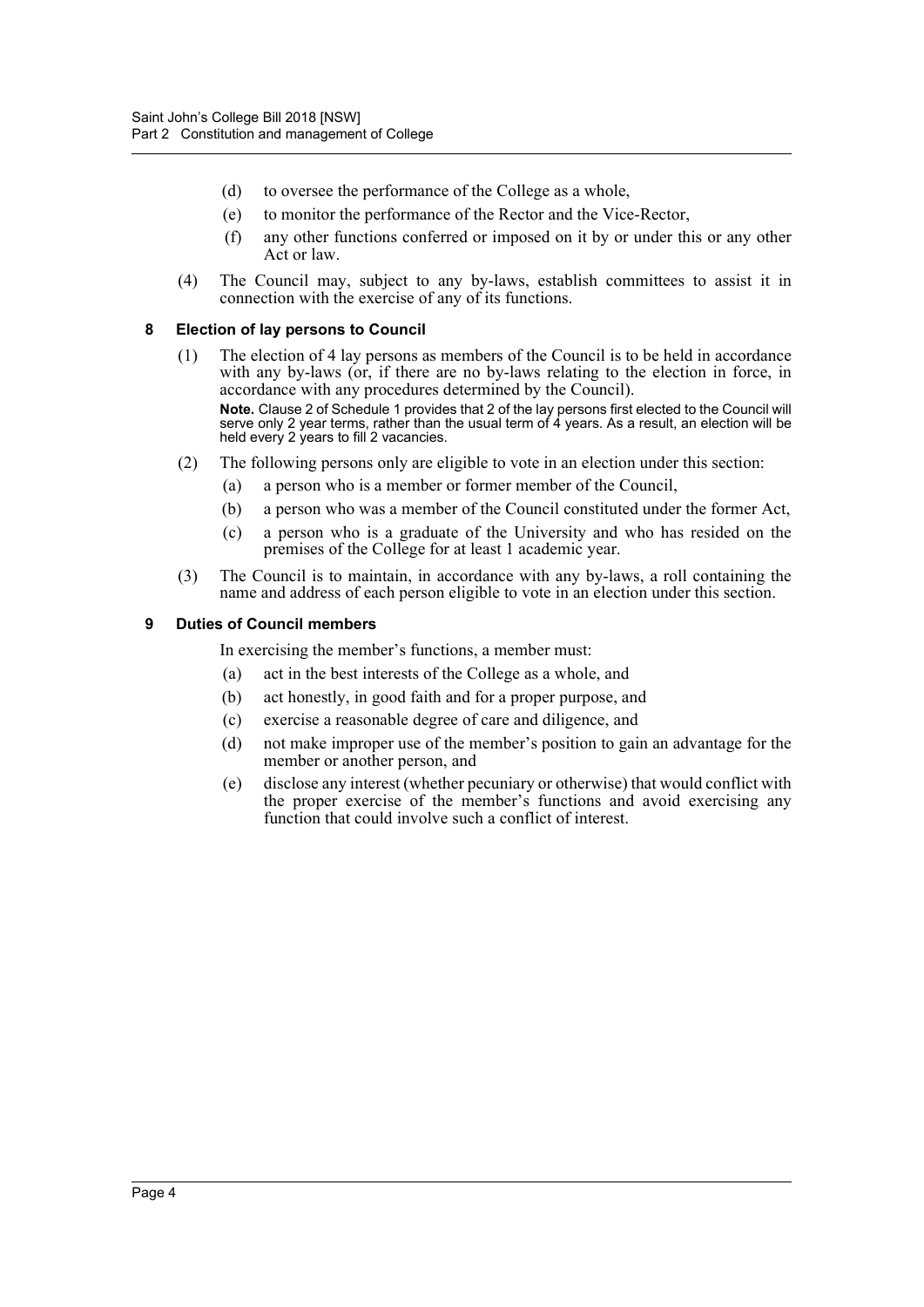## <span id="page-6-0"></span>**Part 3 College office holders**

#### <span id="page-6-1"></span>**10 Rector**

- (1) The Council is to appoint a person as the Rector of the College.
- (2) A person appointed as Rector must be a Roman Catholic priest, a member of a Roman Catholic order or a practising Roman Catholic lay person.
- (3) The term of office and the terms and conditions of the appointment of the Rector are to be determined by the Council.
- (4) The Rector is the chief executive officer of the College and has the following functions:
	- (a) to conduct the day-to-day management of the affairs of the College,
	- (b) to act as steward of the College on behalf of the Council,
	- (c) to control and supervise the students residing on the premises of the College,
	- (d) any other functions prescribed by the by-laws or determined by the Council.
- (5) The Rector must exercise his or her functions in accordance with the by-laws and any policies of the Council.

#### <span id="page-6-2"></span>**11 Vice-Rector**

- (1) The Council may appoint a person as the Vice-Rector of the College.
- (2) A person appointed as Vice-Rector must be a Roman Catholic priest, a member of a Roman Catholic order or a practising Roman Catholic lay person.
- (3) The term of office and the terms and conditions of the appointment of the Vice-Rector are to be determined by the Council.
- (4) The Vice-Rector is to act in the office of Rector during the absence of the Rector, subject to any determinations of the Council. While so acting, the Vice-Rector has all the functions of the Rector and is taken to be the Rector.
- (5) The Vice-Rector also has any functions prescribed by the by-laws or determined by the Council.

#### <span id="page-6-3"></span>**12 Council may suspend or remove Rector and Vice-Rector**

- (1) The Council may suspend or remove the Rector or the Vice-Rector from office for sufficient cause.
- (2) A person suspended or removed from office under this section may appeal to the Visitor for a review of the decision to suspend or remove the person from office.
- (3) The Visitor may affirm the decision to suspend or remove the person from office, vary the decision or set aside the decision and make a new decision in its place.

#### <span id="page-6-4"></span>**13 Visitor**

- (1) The Archbishop is the *Visitor* of the College.
- (2) The Visitor has the functions conferred or imposed on the Visitor by or under this Act or any other Act or law.

#### <span id="page-6-5"></span>**14 Chaplain**

(1) If the person holding office as the Rector is not a Roman Catholic priest or member of a Roman Catholic order, the Archbishop may appoint a person, nominated by the Council, as the Chaplain of the College.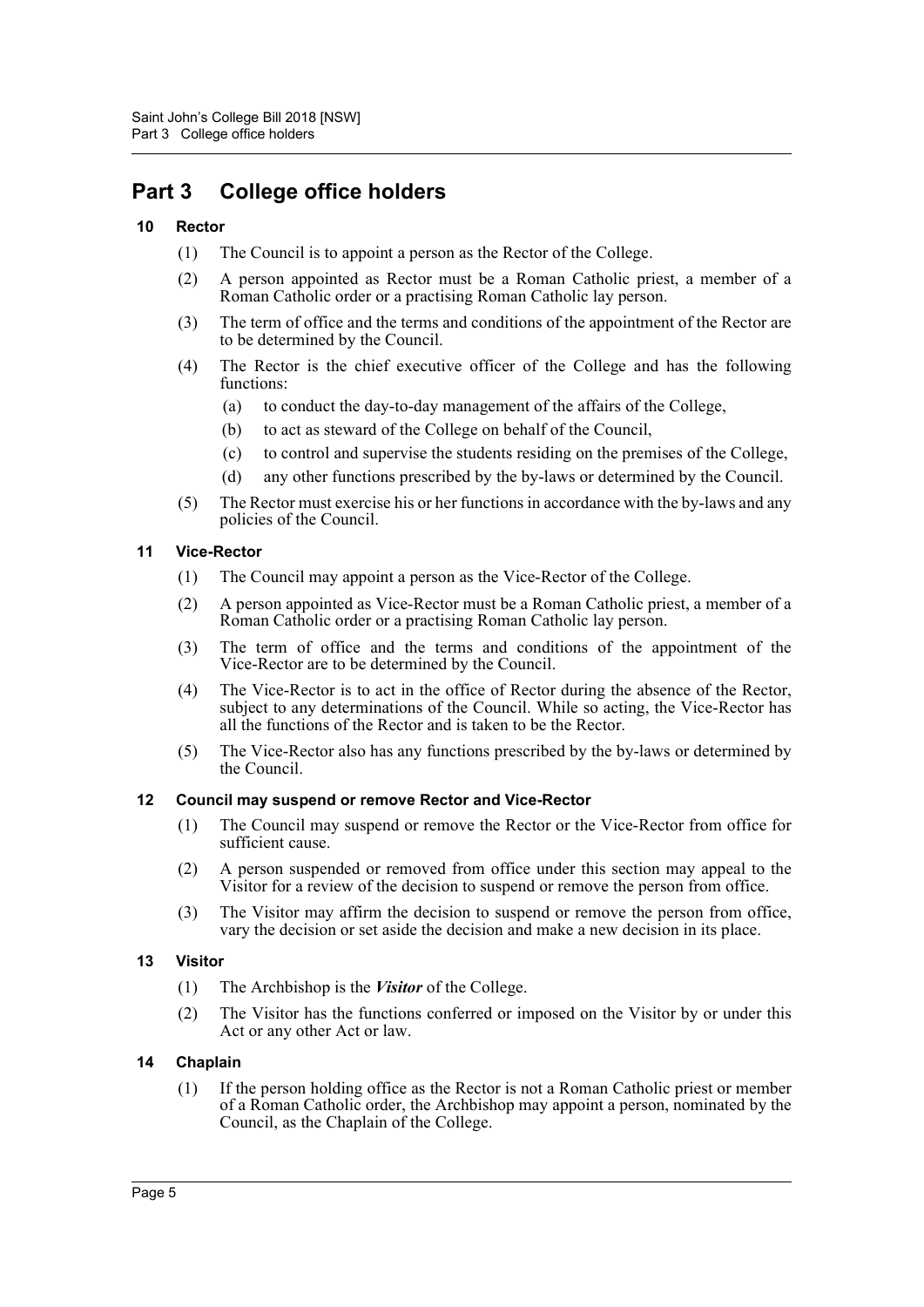(2) The Chaplain has the function of providing religious and spiritual support to students residing on the premises of the College.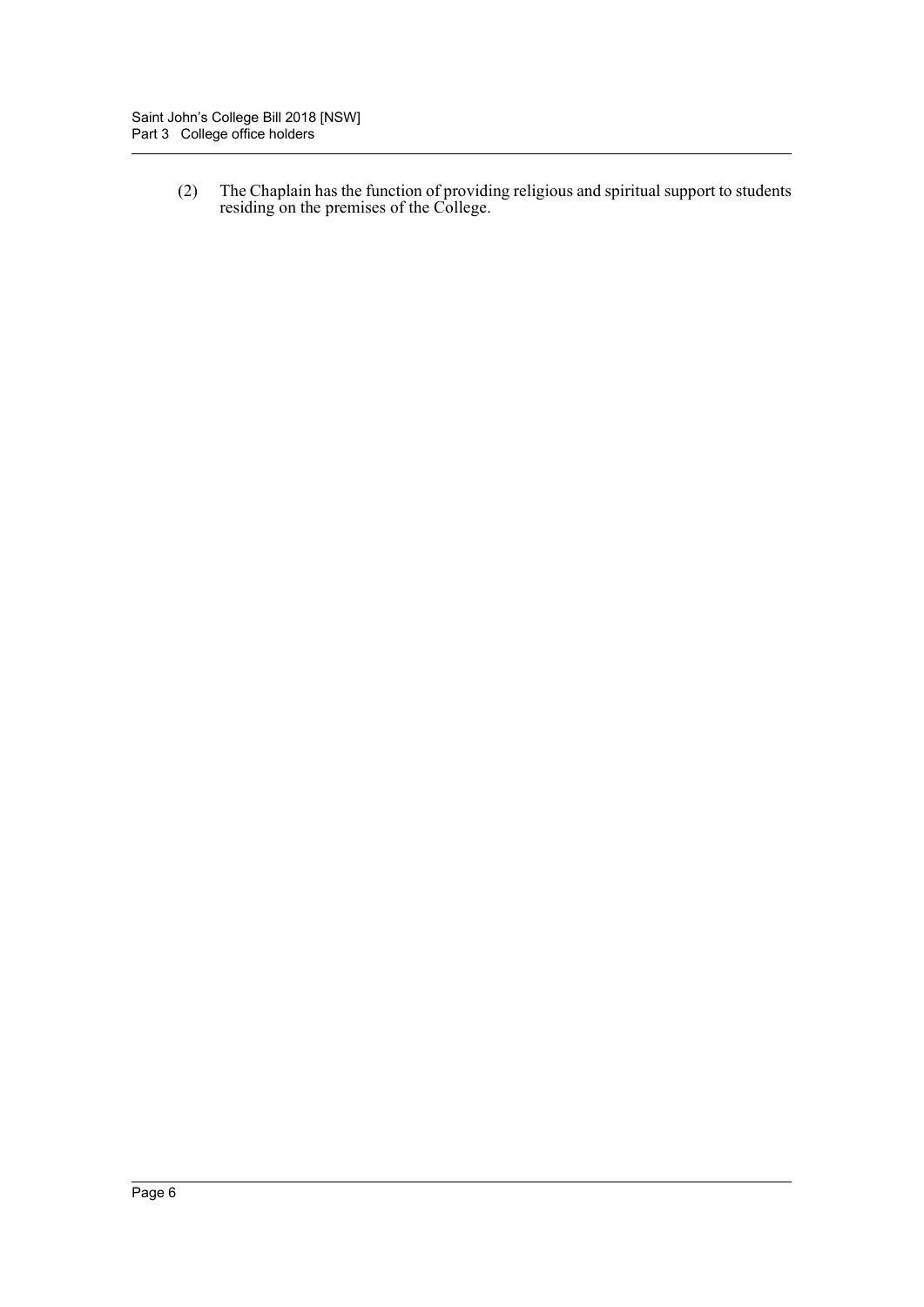## <span id="page-8-0"></span>**Part 4 Miscellaneous**

#### <span id="page-8-1"></span>**15 Eligibility for residency on College premises**

- (1) A person is eligible to reside on the premises of the College if the person is a current student of the University, regardless of the person's religion.
- (2) The by-laws may prescribe other classes of persons who are eligible to reside on the premises of the College.

#### <span id="page-8-2"></span>**16 Dealings with Crown land**

The College may transfer an interest or estate in, or otherwise deal with, Crown land (within the meaning of the *Crown Lands Act 1989*) transferred to it or otherwise under its control or management, only if the College first obtains the Minister's written approval.

#### <span id="page-8-3"></span>**17 Protection from personal liability**

Anything done or omitted to be done by the College, a member of the Council or any person acting under the direction of the College does not subject the member or person so acting personally to any action, liability, claim or demand if the thing was done or omitted to be done in good faith for the purposes of executing this Act or the by-laws.

#### <span id="page-8-4"></span>**18 By-laws**

- (1) The Council may make by-laws, not inconsistent with this Act, for or with respect to any matter that is required or permitted to be prescribed or that is necessary or convenient to be prescribed for carrying out or giving effect to this Act and, in particular, for or with respect to the following:
	- (a) the management of the affairs of the College,
	- (b) the control and supervision of students residing on the premises of the College,
	- (c) the procedures for the election of Council members,
	- (d) the committees established by the Council,
	- (e) the procedures for Council meetings,
	- (f) the functions of the Rector and the Vice-Rector.
- (2) A by-law may be amended or repealed by a later by-law made under this section.
- (3) The by-laws are to be made publicly available on the College's website.

#### <span id="page-8-5"></span>**19 Repeal of Saint John's College Act 1857 and by-laws**

The *Saint John's College Act 1857* and any by-laws made under that Act are repealed.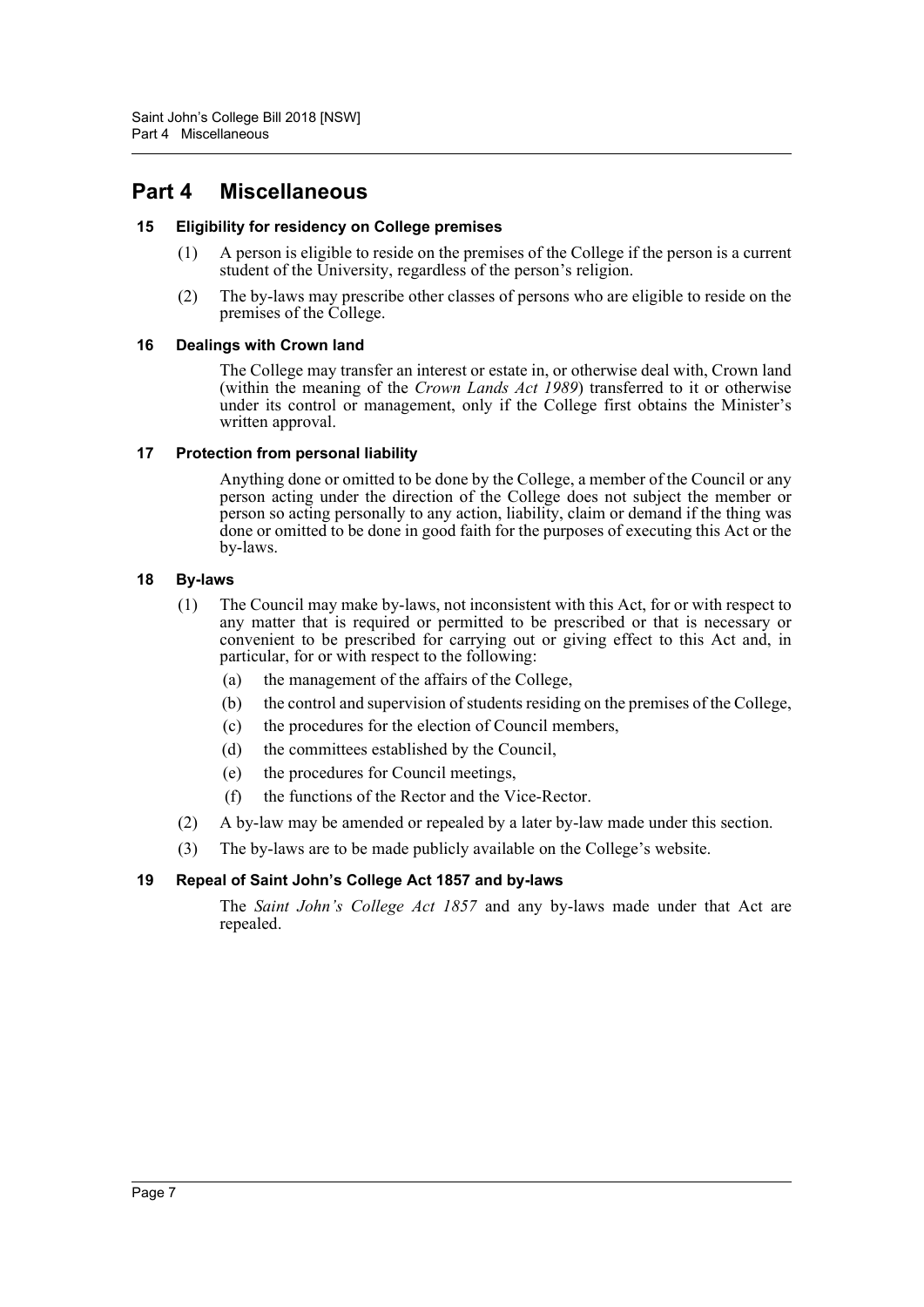## <span id="page-9-0"></span>**Schedule 1 Members and procedure of Council**

## **Part 1 General**

#### **1 Definitions**

In this Schedule:

*Chairperson* means the member elected as the Chairperson under clause 7. *Deputy Chairperson* means the member elected as the Deputy Chairperson under clause 7.

*member* does not include the Rector, except as otherwise provided.

## **Part 2 Constitution**

#### **2 Term of office**

- (1) A member holds office for 4 years and is eligible for re-appointment or re-election, except as provided by this clause.
- (2) Of the 3 clerical members appointed to the Council under section 6 immediately after the commencement of that section, 1 is to be appointed for a term of 2 years only.
- (3) Of the 4 lay members elected to the Council under section 8 in the first election after the commencement of that section, 2 are to be elected for a term of 2 years only.
- (4) Of the 4 lay members appointed to the Council under section 6 immediately after the commencement of that section, 2 are to be appointed for a term of 2 years only.
- (5) A person may not hold office as a member for more than 12 years in total.

#### **3 Vacancy in office of member**

The office of a member becomes vacant if the member:

- (a) dies, or
- (b) completes a term of office and is not re-appointed or re-elected, or
- (c) resigns the office by instrument in writing addressed to the Chairperson, or
- (d) is removed from office by the Council in accordance with the by-laws, or
- (e) is absent from 3 consecutive meetings of the Council of which reasonable notice has been given to the member, except on leave granted by the Council or unless the member is excused by the Council for having been absent from those meetings, or
- (f) becomes bankrupt, applies to take the benefit of any law for the relief of bankrupt or insolvent debtors, compounds with his or her creditors or makes an assignment of his or her remuneration for their benefit, or
- (g) becomes a mentally incapacitated person, or
- (h) is convicted in New South Wales of an offence that is punishable by imprisonment for 12 months or more or is convicted elsewhere than in New South Wales of an offence that, if committed in New South Wales, would be an offence so punishable.

#### **4 Filling of vacancy in office of member**

If the office of a member becomes vacant, a person is, subject to this Act, to be appointed or elected (as the case requires) to fill the vacancy.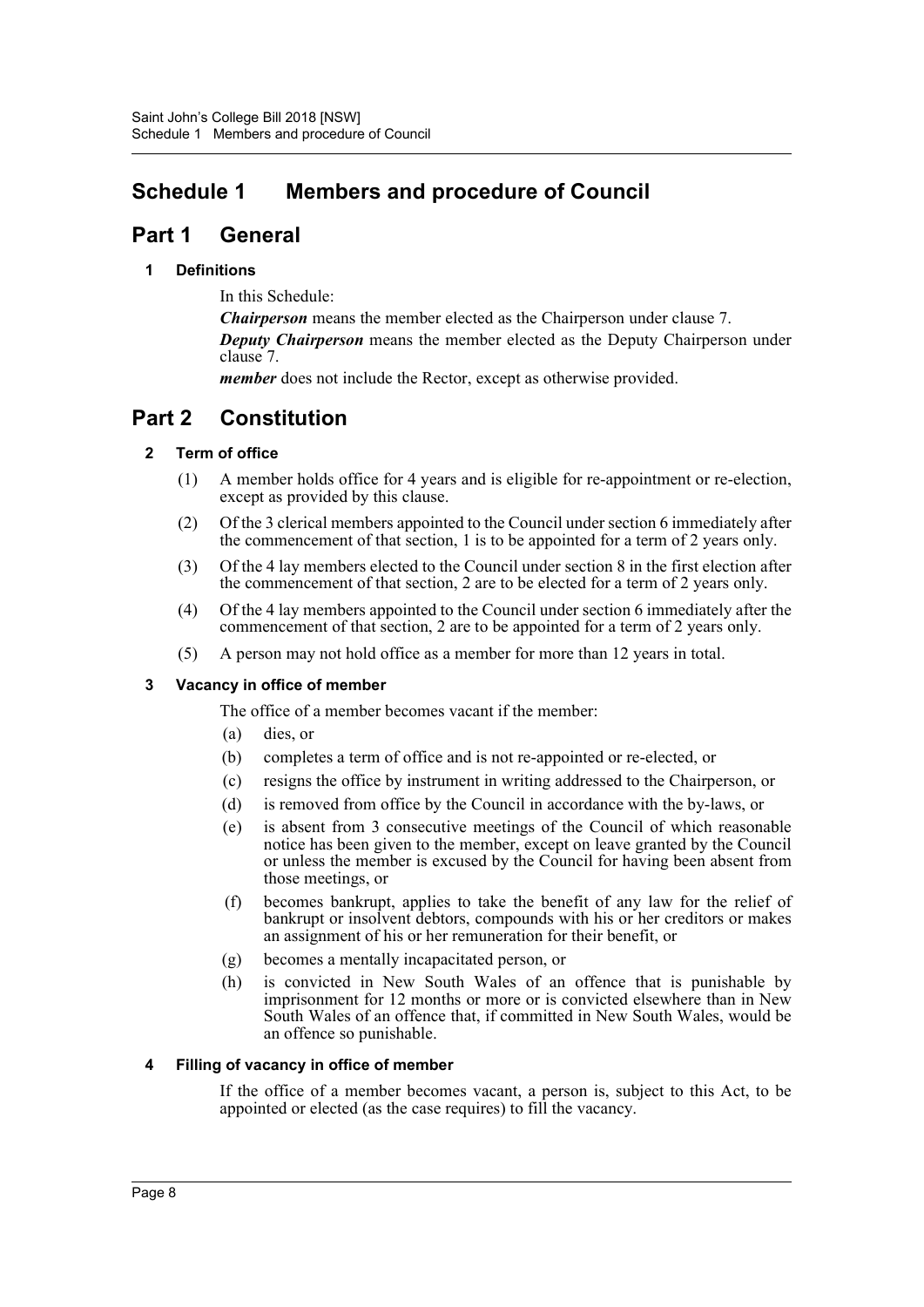#### **5 Casual vacancy in office of elected member**

- (1) A casual vacancy in the office of a member elected under section 8 is to be filled:
	- by the candidate who received the highest number of votes in the most recent election other than the person elected, or
	- (b) if there is no such person available to fill the vacancy, by a person appointed by the Council.
- (2) The person who fills the casual vacancy holds office, subject to this Act, for the remainder of the term of the member who has vacated office.
- (3) In this clause, *casual vacancy* means a vacancy that occurs other than because of the completion of a term of office.

#### **6 Extraordinary dismissal of Council**

- (1) This clause has effect despite any other provision of this Act.
- (2) If there are vacancies in the office of all 3 clerical members or in the office of 8 of the 9 lay members, the Visitor may, with the concurrence of the Vice-Chancellor:
	- (a) remove the remaining members, and
	- (b) appoint such persons as members as are necessary to enable the Council to be established in accordance with section 6.
- (3) A person removed under subclause (2) (a) may (but need not) be appointed as a member under subclause (2) (b).
- (4) A member appointed under this clause holds office, unless sooner removed from office, for a period of up to 3 years specified in the member's instrument of appointment.
- (5) The Visitor may, in consultation with the Vice-Chancellor, extend the term of office of a member appointed under this clause for a further period of up to 2 years.
- (6) The Visitor may, in consultation with the Vice-Chancellor, remove a member appointed under this clause from office for sufficient cause by revoking the appointment of the member by notice in writing given to the member.
- (7) The Visitor may, in consultation with the Vice-Chancellor, fill a vacancy (however arising) in the office of a member appointed under this clause for the remainder of the term of office of the member vacating office.
- (8) The Visitor, in consultation with the Vice-Chancellor, is to convene the first meeting of the Council after the requisite members are appointed under this clause in such manner as the Visitor thinks fit and is to nominate the member to preside at that meeting.

#### **7 Chairperson and Deputy Chairperson**

- (1) The Council is to elect a Chairperson and a Deputy Chairperson from among the members.
- (2) The Rector may not hold the office of Chairperson or Deputy Chairperson.
- (3) The terms of office of the Chairperson and Deputy Chairperson are to be determined by the Council but must not exceed 3 years.

#### **8 Disclosure of material interests**

- (1) If:
	- (a) a member has a material interest in a matter being considered or about to be considered at a meeting of the Council, and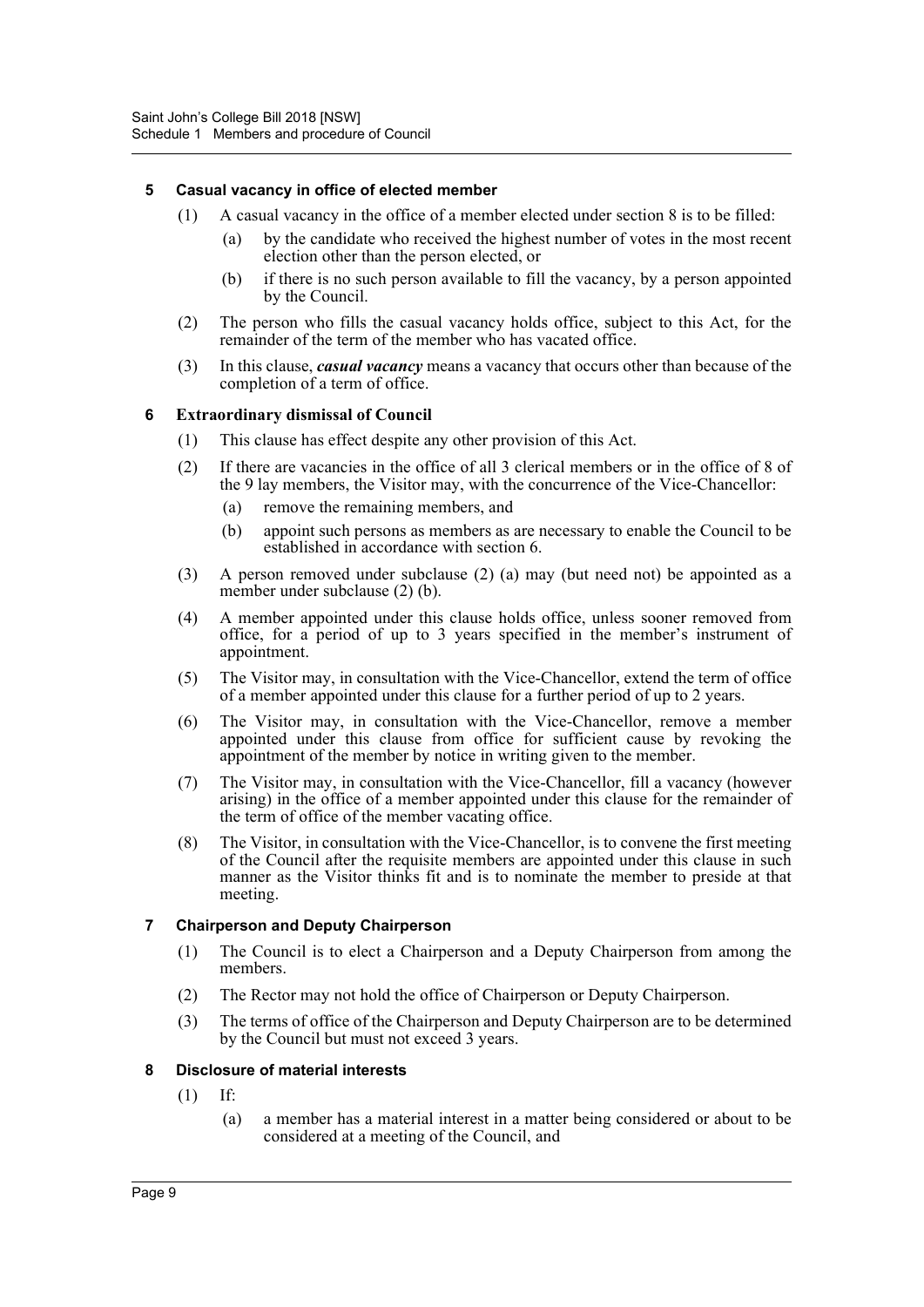(b) the interest appears to raise a conflict with the proper performance of the member's duties in relation to the consideration of the matter,

the member must, as soon as possible after the relevant facts have come to the member's knowledge, disclose the nature of the interest at a meeting of the Council.

- (2) After a member has disclosed the nature of an interest in any matter, the member must not, unless the Council otherwise determines:
	- (a) be present during any deliberation of the Council with respect to the matter, or
	- (b) take part in any decision of the Council with respect to the matter.
- (3) For the purpose of the making of a determination by the Council under subclause (2), a member who has a material interest in a matter to which the disclosure relates must not:
	- (a) be present during any deliberation of the Council for the purpose of making the determination, or
	- (b) take part in the making by the Council of the determination.
- (4) In this clause, *member* includes the Rector.

## **Part 3 Procedure**

#### **9 Procedure for Council meetings**

- (1) The procedure for the calling of meetings of the Council and for the conduct of business at those meetings is, subject to this Act and the by-laws, to be as determined by the Council.
- (2) The Chairperson (or, in the absence of the Chairperson, the Deputy Chairperson or, in the absence of both the Chairperson and the Deputy Chairperson, another member elected by the members of the Council who are present at a meeting) is to preside at a meeting of the Council.
- (3) The presiding member has a deliberative vote and, in the event of an equality of votes, also has a casting vote.
- (4) A decision supported by a majority of the votes cast at a meeting of the Council at which a quorum is present is the decision of the Council.

#### **10 Quorum**

- (1) The quorum for a meeting of the Council is 7 members.
- (2) In this clause, *member* includes the Rector.

#### **11 Transaction of Council business**

- (1) A meeting of the Council may be called or held using any technology consented to by all members.
- (2) The consent may be a standing one.
- (3) A member may only withdraw the member's consent a reasonable period before the meeting.
- (4) The Council may, if it thinks fit, transact any of its business by the circulation of papers among all the members of the Council for the time being, and a resolution in writing approved in writing by a majority of those members is taken to be a decision of the Council made at a meeting of the Council.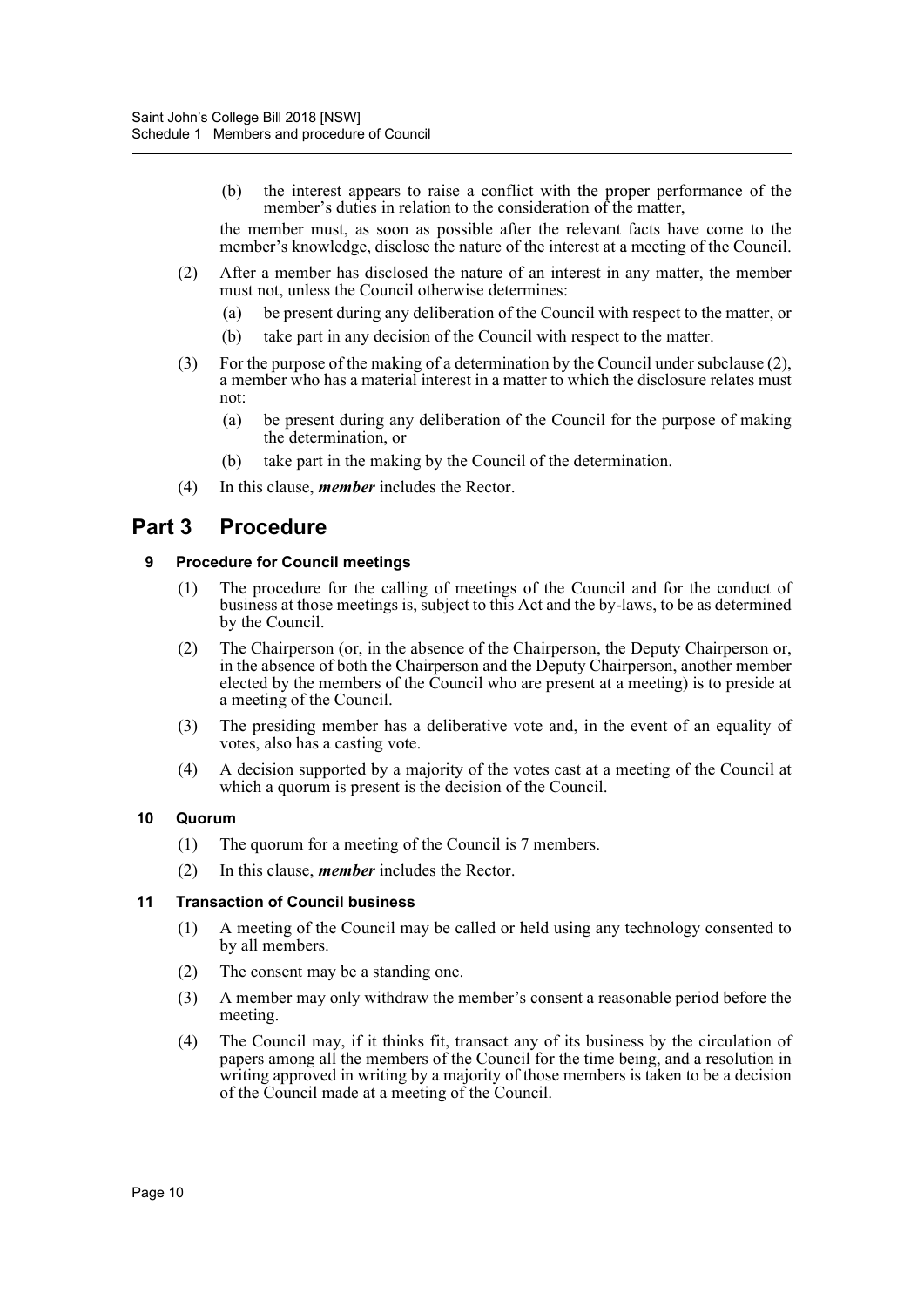- (5) Papers may be circulated among the members for the purposes of subclause (4) by electronic means.
- (6) In this clause, *member* includes the Rector.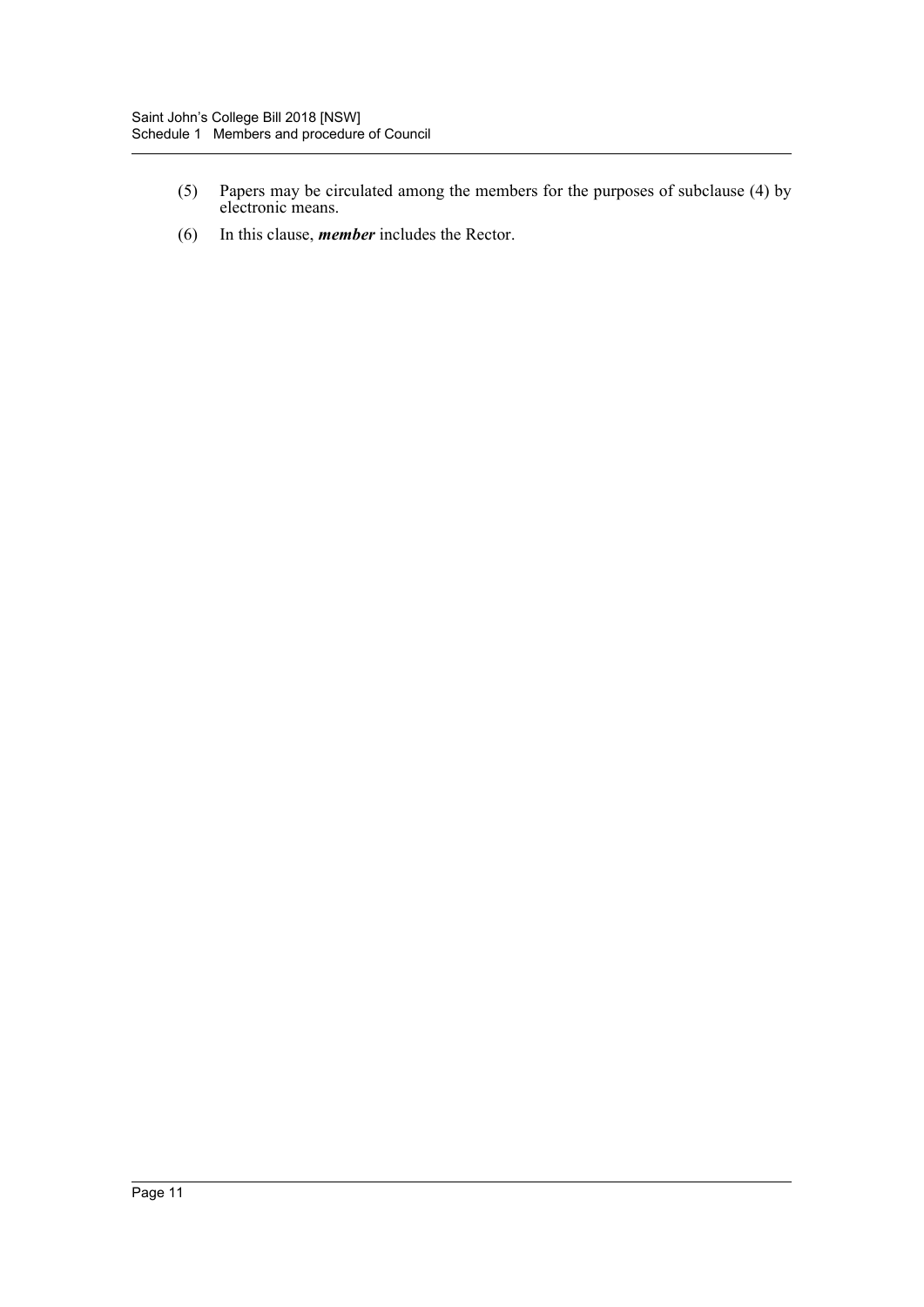## <span id="page-13-0"></span>**Schedule 2 Savings, transitional and other provisions**

## **Part 1 General**

#### **1 Regulations**

- (1) The Governor may make regulations containing provisions of a savings or transitional nature consequent on the enactment of this Act or any Act that amends this Act.
- (2) Any such provision may, if the regulations so provide, take effect from the date of assent to the Act concerned or a later date.
- (3) To the extent to which any such provision takes effect from a date that is earlier than the date of its publication on the NSW legislation website, the provision does not operate so as:
	- (a) to affect, in a manner prejudicial to any person (other than the State or an authority of the State), the rights of that person existing before the date of its publication, or
	- (b) to impose liabilities on any person (other than the State or an authority of the State) in respect of anything done or omitted to be done before the date of its publication.

## **Part 2 Provisions consequent on enactment of this Act**

#### **2 Transitional arrangements for new Council**

- (1) As soon as practicable after the commencement of section 6:
	- (a) the Archbishop is to appoint 3 persons to the Council under section 6 (2) (b), and
	- (b) the Vice-Chancellor is to appoint a lay person to the Council under section  $6(2)$  (d), and
	- (c) the former Council is to arrange for the election of 4 lay persons to the Council under section 8, and
	- (d) the Visitor, or a person designated by the Visitor, is to convene a meeting of the Council at which the Council is to appoint 4 lay persons to the Council under section  $6(2)$  (e).
- (2) The former Council is taken to be the Council, and is to exercise the functions of the Council, until the meeting referred to in subclause (1) (d) is convened.
- (3) In this clause, *former Council* means the persons who constituted the Council under the former Act immediately before the repeal of that Act.